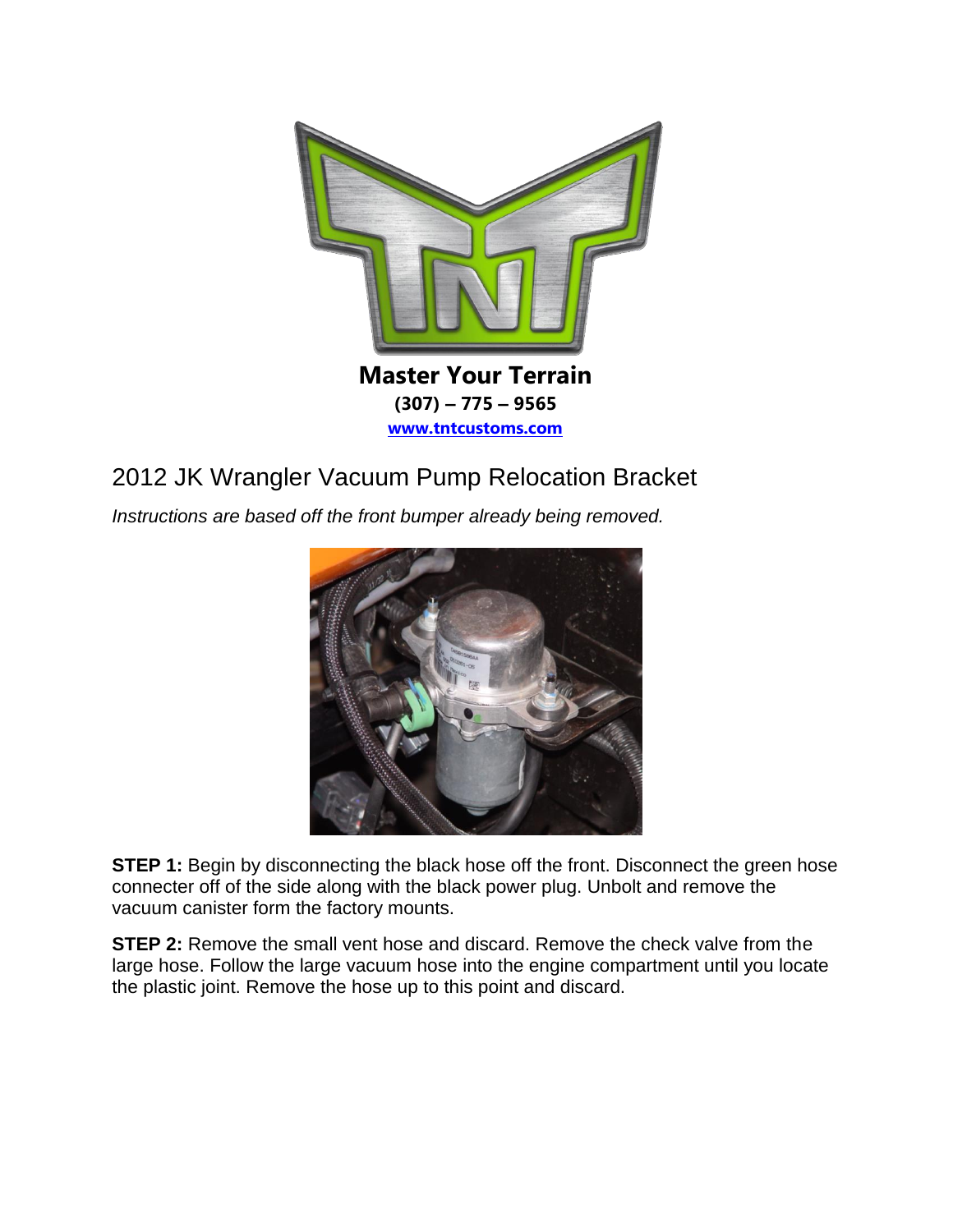

**STEP 3:** Remove the plastic coupling from the large hose coming from the engine and insert the check valve into the end of it.

**STEP 4:** Locate the power connector and remove the wire loom to expose several inches of wire. Allow yourself enough wire to splice, cut wires. Locate the provided sections of wire and splice into the factory wires using the supplied heat shrink crimp connectors. After splices are complete, use a heat gun shrink the connectors accordingly.

**STEP 5:** Locate the 2 - 6 x 40mm bolts and washers. Attach vacuum pump to the relocation bracket using the supplied hardware. Next, attach mounting bracket to the fender using the factory fender bolts as seen in the figure below.

**STEP 6:** Route the large vacuum line under the ABS lines and reconnect it to the vacuum pump. Using the supplied wire loom, cover power wires and reroute up the radiator support then reconnect to pump electrical connector.



Components:

• Vacuum pump relocation bracket